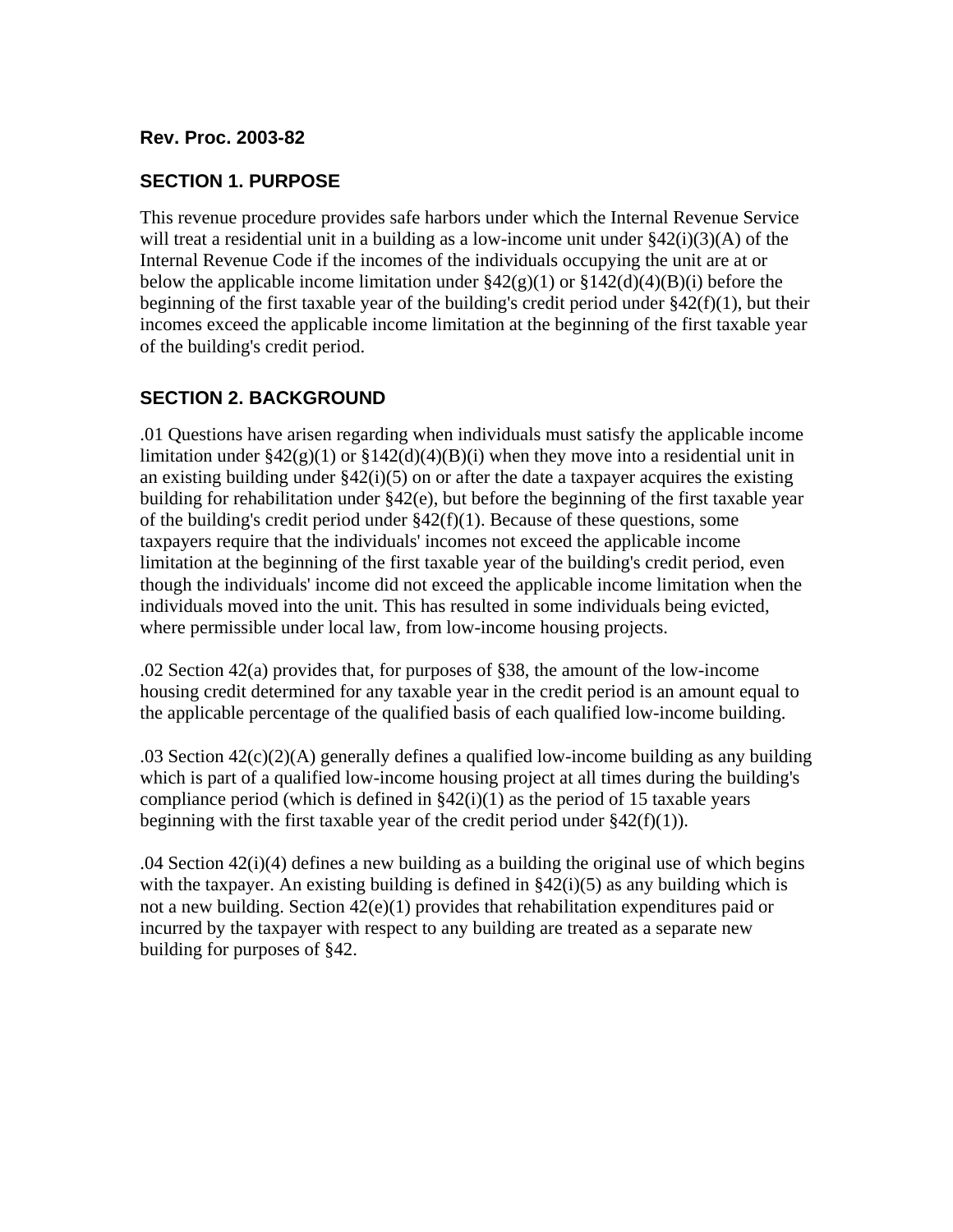.05 Section  $42(f)(1)$  defines the credit period as the period of 10 taxable years beginning with (A) the taxable year in which the building is placed in service, or (B) at the election of the taxpayer, the succeeding taxable year, but in each case only if the building is a qualified low-income building as of the close of the first year of the period. Under  $§42(f)(5)(A)$ , the credit period for an existing building must not begin before the first taxable year of the credit period for rehabilitation expenditures with respect to the building.

.06 Section  $42(g)(1)$  defines a qualified low-income housing project as any project for residential rental use that meets one of the following requirements: (A) 20 percent or more of the residential units in the project are both rent-restricted and occupied by individuals whose income is 50 percent or less of the area median gross income, or (B) 40 percent or more of the residential units in the project are both rent-restricted and occupied by individuals whose income is 60 percent or less of the area median gross income. Under  $\frac{242(g)(2)}{g}$ , a residential unit is rent-restricted for purposes of  $\frac{242(g)(1)}{g}$ the gross rent for the unit does not exceed 30 percent of the imputed income limitation for the unit. Residential units that satisfy these rent and income requirements are defined in  $§42(i)(3)(A)$  as "low-income units." Section  $42(i)(3)(B)$ , (C), (D), and (E) provide more requirements for low-income units. Under  $\S 42(g)(4)$ , a deep rent skewed project, as defined in  $\S 142(d)(4)(B)$ , is also a qualified low-income housing project. To be a deep rent skewed project, §142(d)(4)(B)(i) requires that 15 percent or more of the low-income units in the project must be occupied by individuals whose income is 40 percent or less of the area median gross income.

.07 Section  $42(g)(2)(D)(i)$  provides that, notwithstanding an increase in the income of the occupants of a low-income unit above the income limitation applicable under  $\frac{242(g)(1)}{1}$ , the unit will continue to be treated as a low-income unit if the income of the occupants initially met the income limitation and the unit continues to be rent-restricted. However, under the available unit rule in  $\frac{242(g)(2)(D)(ii)}{i}$ , if the income of the occupants of the unit increases above 140 percent of the income limitation applicable under  $\S 42(g)(1)$ ,  $\S42(g)(2)(D)(i)$  ceases to apply to the unit if any residential rental unit in the building (of a size comparable to, or smaller than, such unit) is occupied by a new resident whose income exceeds the applicable income limitation. In the case of a deep rent skewed project described in  $$142(d)(4)(B)$ , if the income of the occupants of the unit increases above 170 percent of the income limitation applicable under  $\frac{242(g)(1)}{342(g)(2)(D)(i)}$ ceases to apply to the unit if any low-income unit in the building is occupied by a new resident whose income exceeds 40 percent of area median gross income. See also §1.42- 15 of the Income Tax Regulations.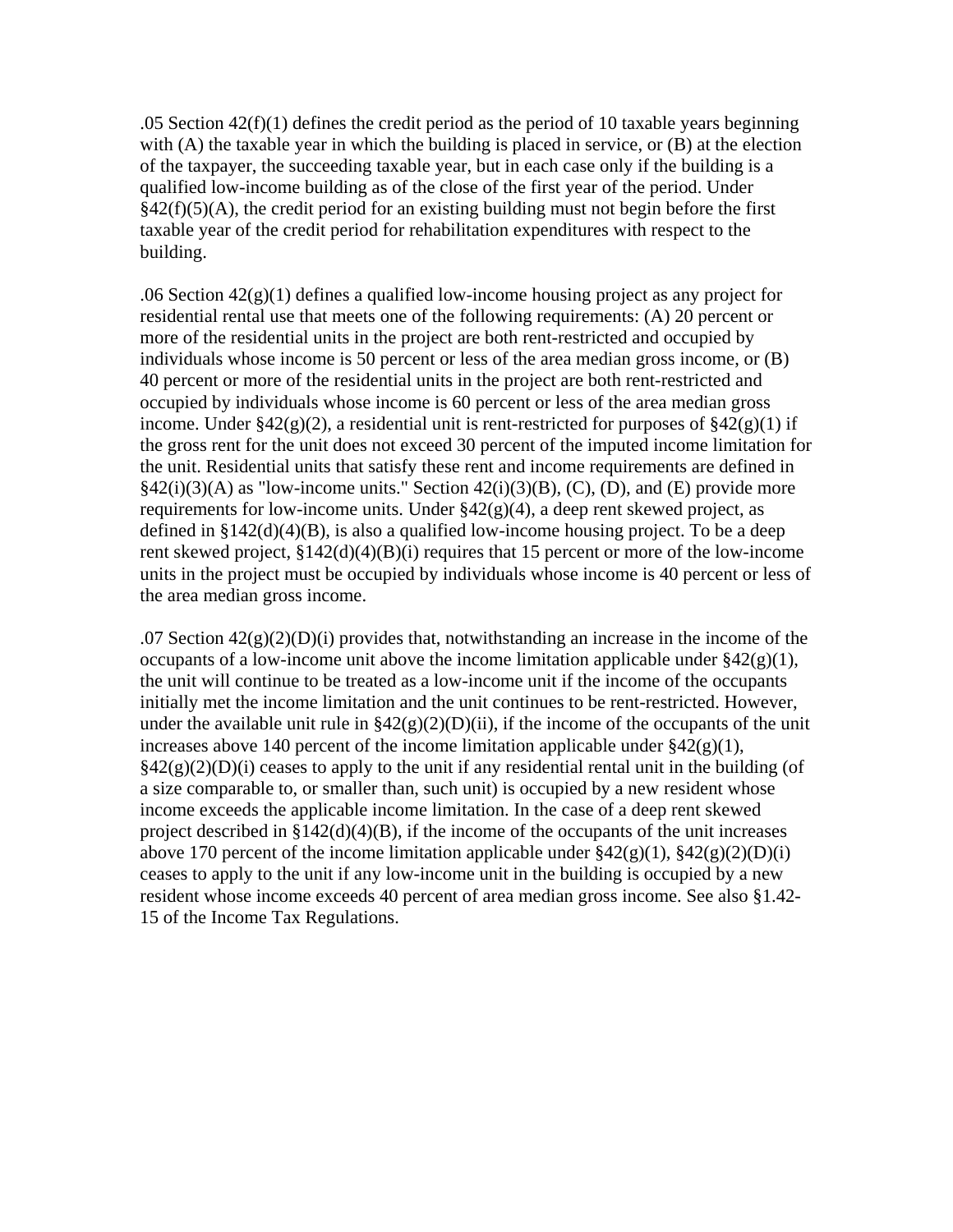.08 Under  $\S42(h)(1)$ , the amount of the credit determined under  $\S42(a)$  for any taxable year with respect to any building must not exceed the housing credit dollar amount allocated to the building. However, under  $\S42(h)(4)(A)$ , a credit allocation generally is not necessary for the portion of a building's eligible basis financed by an obligation the interest on which is exempt from tax under §103 and the obligation is taken into account under §146. Under §42(h)(4)(B), no credit allocation under §42(h)(1) is necessary for any portion of a building's eligible basis if 50 percent or more of the aggregate basis of the building and the land on which it is located is financed with tax-exempt obligations.

# **SECTION 3. SCOPE**

This revenue procedure only applies to residential units in a building where the incomes of the individuals occupying the unit are at or below the applicable income limitation under  $\frac{242(g)(1)}{g(1)}$  or  $\frac{2142(d)(4)(B)(i)}{h(1)}$  before the beginning of the first taxable year of the building's credit period under §42(f)(1), but their incomes exceed the applicable income limitation at the beginning of the first taxable year of the building's credit period.

## **SECTION 4. SAFE HARBORS**

.01 Existing buildings under  $\S42(i)(5)$  and new buildings under  $\S42(e)(1)$ . A residential unit in an existing building under  $\S 42(i)(5)$  or a new building under  $\S 42(e)(1)$  will be considered a low-income unit under  $\S42(i)(3)(A)$  at the beginning of the first taxable year of the building's credit period under  $§42(f)(1)$  if:

(1) The individuals occupying the unit have incomes that are at or below the applicable income limitation under  $\frac{242(g)(1) \text{ or } 142(d)(4)(B)(i)}{2}$  on either the date the existing building was acquired by the taxpayer or the date the individuals started occupying the unit, whichever is later (based on the area median gross income on that date), but their incomes exceed the applicable income limitation at the beginning of the first taxable year of the building's credit period (based on the area median gross income on that date);

(2) The incomes of the individuals occupying the unit are first tested for purposes of the available unit rule under  $\frac{242(g)(2)(D)(ii)}{2}$  and  $\frac{81.42-15}{2}$  at the beginning of the first taxable year of the building's credit period;

(3) The unit has been rent-restricted under  $\S42(g)(2)$  from either the date the existing building was acquired by the taxpayer or the date the individuals started occupying the unit, whichever is later, to the beginning of the first taxable year of the building's credit period;

(4) Either:

(a) Section 42(h)(1) applies to the building and the taxpayer either receives an allocation to rehabilitate the existing building or enters into a binding commitment for an allocation to rehabilitate the existing building by either the end of the taxable year the taxpayer acquired the existing building or the end of the taxable year the individuals started occupying the unit, whichever is later; or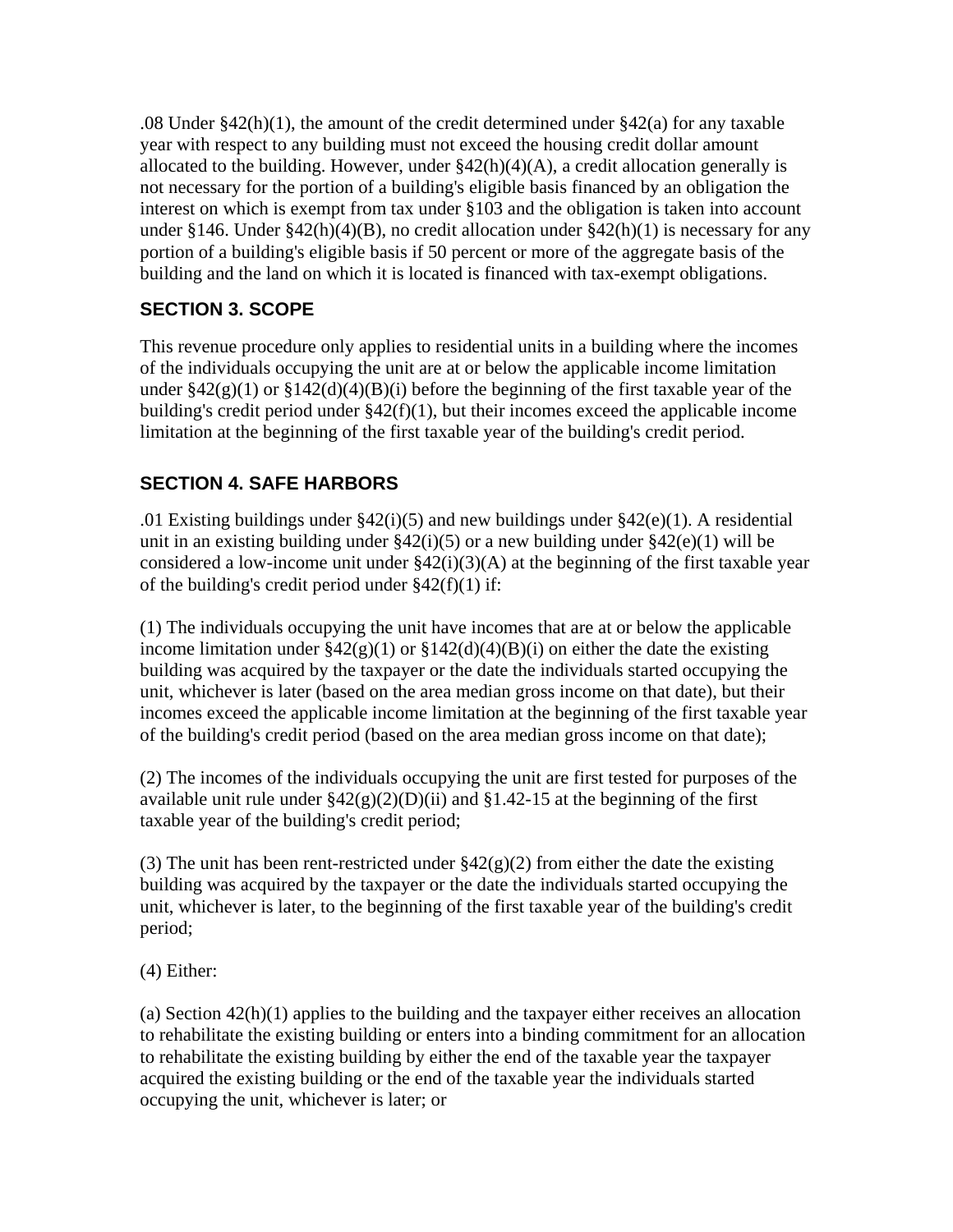(b) Section  $42(h)(1)$  does not apply to the building by reason of  $$42(h)(4)$  and the taxexempt bonds for the project are issued by either the end of the taxable year the taxpayer acquired the existing building or the end of the taxable year the individuals started occupying the unit, whichever is later; and

(5) The unit has been a low-income unit under  $\S42(i)(3)(B)$ , (C), (D), and (E) from either the date the existing building was acquired by the taxpayer or the date the individuals started occupying the unit, whichever is later, to the beginning of the first taxable year of the building's credit period.

.02 New buildings under §42(i)(4) (not including new buildings under §42(e)(1)). A residential unit in a new building under §42(i)(4) will be considered a low-income unit under  $\S 42(i)(3)(A)$  at the beginning of the first taxable year of the building's credit period under  $$42(f)(1)$  if:

(1) The individuals occupying the unit have incomes that are at or below the applicable income limitation under  $\frac{242(g)(1) \text{ or } 2142(d)(4)(B)(i)}{20}$  on the date the individuals started occupying the unit (based on the area median gross income on that date), but their incomes exceed the applicable income limitation in effect at the beginning of the first taxable year of the building's credit period (based on the area median gross income on that date);

(2) The incomes of the individuals occupying the unit are first tested for purposes of the available unit rule under  $\frac{242(g)(2)(D)(ii)}{2}$  and  $\frac{81.42-15}{2}$  at the beginning of the first taxable year of the building's credit period;

(3) The unit has been rent-restricted under  $\frac{842(g)(2)}{2}$  from the date the individuals started occupying the unit to the beginning of the first taxable year of the building's credit period;

(4) The taxpayer elects under  $\S42(f)(1)(B)$  to treat the taxable year succeeding the taxable year the building was placed in service as the first taxable year of the credit period; and

(5) The unit has been a low-income unit under  $\S42(i)(3)(B)$ , (C), (D), and (E) from the date the individuals started occupying the unit to the beginning of the first taxable year of the building's credit period.